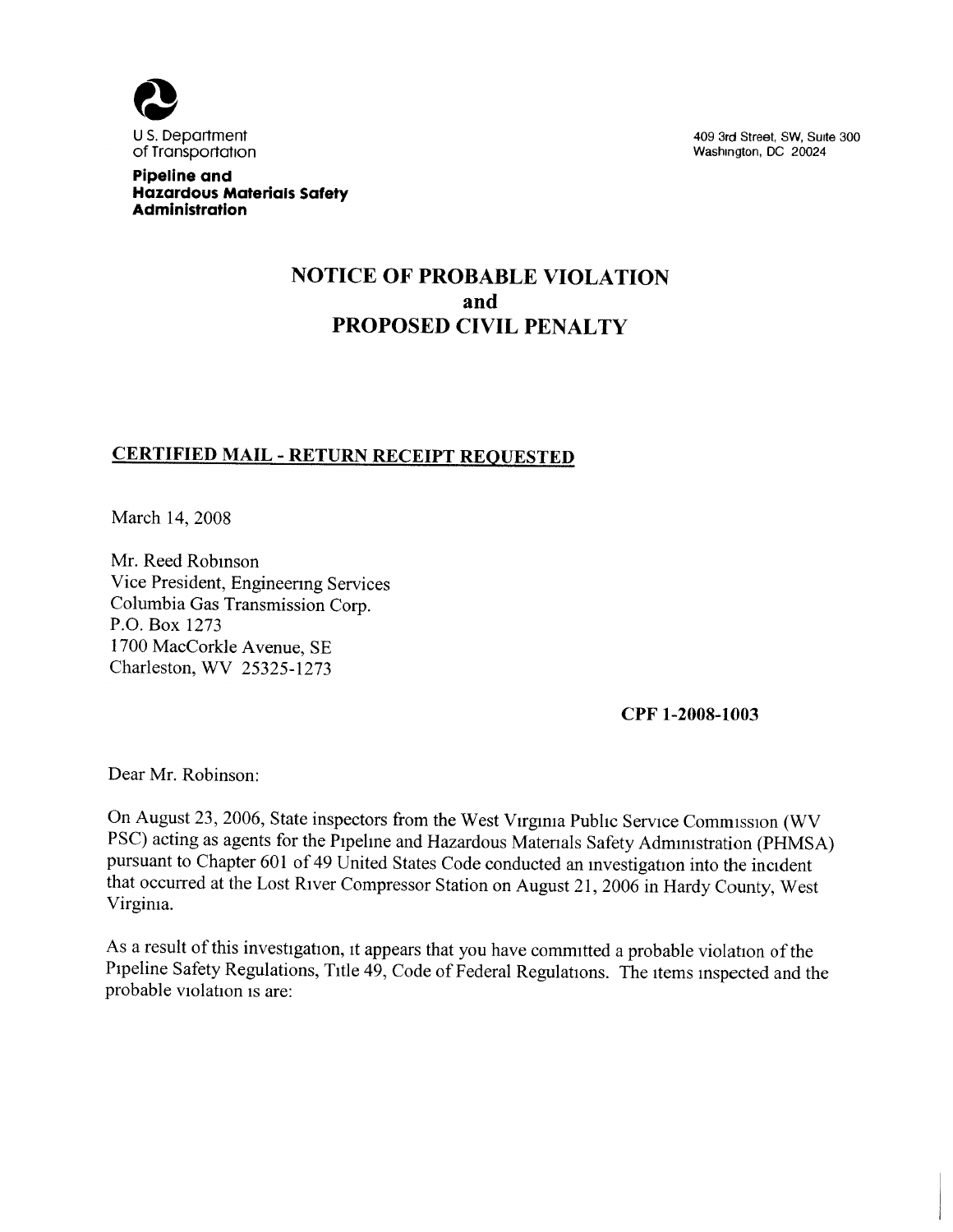#### \$192. 605 Procedural manual for operations, maintenance, and emergencies 1.

(a) General. Each operator shall prepare and follow for each pipeline, a manual of written procedures for conducting operations and maintenance activities and for emergency response. For transmission lines, the manual must also include procedures for handling abnormal operations. This manual must be reviewed and updated by the operator at intervals not exceeding 15 months, but at least one each calendar year. This manual must be prepared before operations of a pipeline system commence. Appropriate parts of the manual must be kept at locations where operations and maintenance activities are conducted.

Section \$192. 605(b)(3) of the Pipeline Safety Regulations requires that the manual of written procedures required by  $$192.605(a)$  above must include procedures for making construction records, maps, and operatmg history available to appropriate operating personnel. The operator failed to provide adequate construction records and/or maps showmg the location of an abandoned tap on the WB-Loop Lme to appropriate personnel and/or the excavatmg contractor. In addition, the operator failed to follow the procedure established for safe excavatmg practices, as outlined in their Operations and Maintenance Plan, Section No. 110.01.13 (Trenching and Excavation Requirements), during construction activities within the yard limits of the Lost River Compressor Station.

Section 3.4, subpart A, of the Operations and Maintenance Plan, states that "prior to starting work, mvestigations shall be made determine if underground structures or mstallations will be encountered, if so, their location shall be determined. As work proceeds, the exact location shall be determined and proper support or protection provided as needed". The operator failed to communicate with its contractor, ST Pipehne, the exact location of an underground abandoned pipehne tap on the WB-Loop Lme at the Lost River Compressor Station. The failure to identify and communicate the location of the abandoned tap was a contributing factor which led to the mcident.

### Proposed Civil Penalty

Under 49 United States Code, § 60122, you are subject to a civil penalty not to exceed \$100,000 for each violation for each day the violation persists up to a maximum of \$1, 000, 000 for any related series of violations. The Compliance Officer has reviewed the circumstances and supporting documentation mvolved in the above probable violation(s) and has recommended that you be prehmmarily assessed a civil penalty of \$100, 000 as follows:

| Item number | <b>PENALTY</b> |
|-------------|----------------|
|             | \$100,000      |